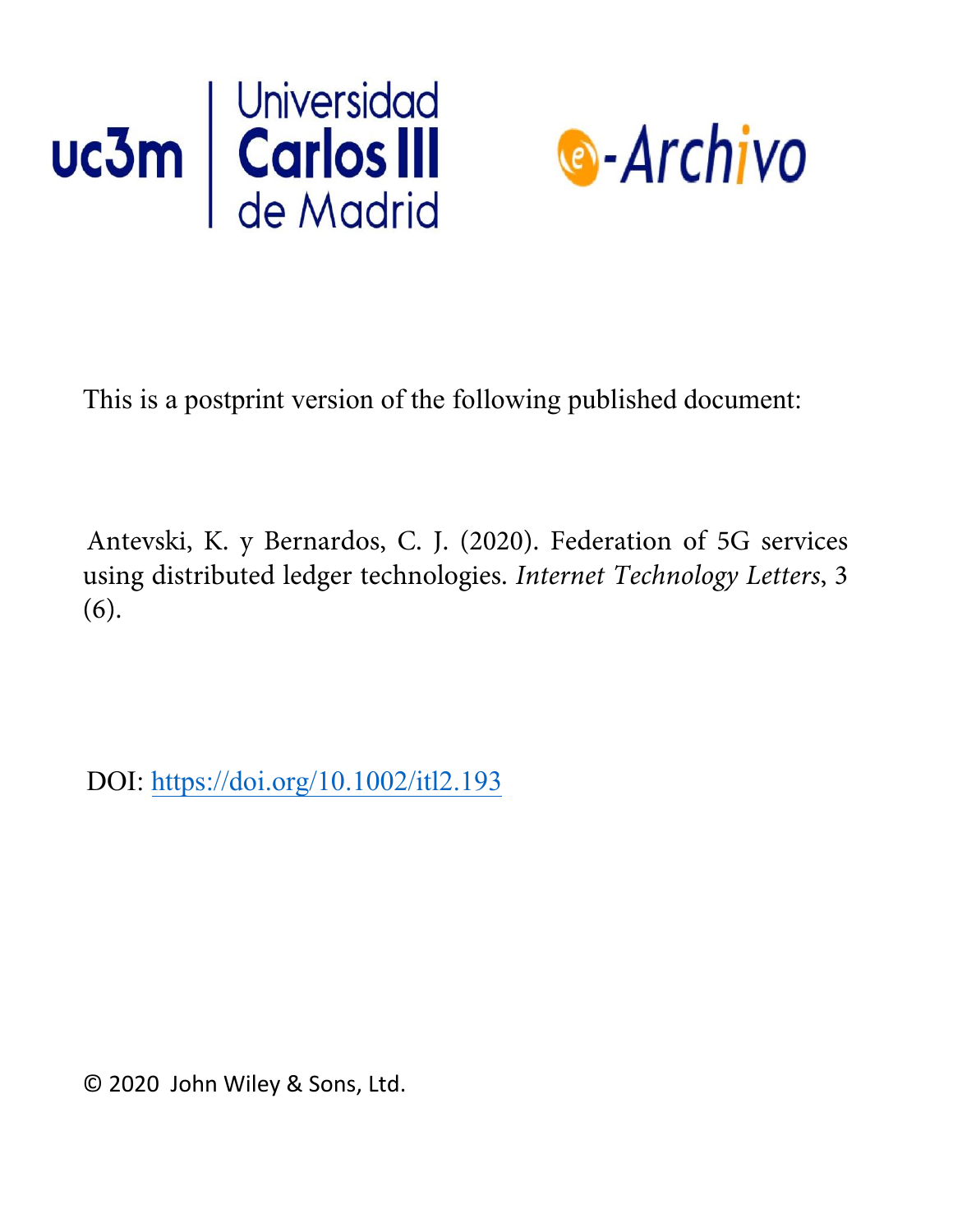# Federation of 5G services using Distributed Ledger Technologies

Kiril Antevski, Carlos J. Bernardos University Carlos III of Madrid, Spain

*Abstract*—Federation of services, as a 5G networks concept, aims to provide orchestration of services across multiple administrative domains. In this paper, we are exploring a solution of applying distributed ledger technologies, precisely the combination of blockchain and smart contracts, to enable highly secure, private, fast and distributed interaction between administrative domains in the federation process. Along with the designed solution, we developed an experimental prototype that requires simple one-time setup and fast simultaneous registration time for multiple administrative domains. Obtained results show single service deployment times (without considering the deployment time) of around 5 seconds.

*Index Terms*—blockchain, federation, multi-domain, DLT, NFV

## I. INTRODUCTION

5G targets different vertical industries with the goal to enhance and optimize network connectivity. The ITU-R classified these services in three different groups: enhanced mobile broadband (eMBB), massive machine-type communications (mMTC), and ultra-reliable and low-latency communications (URLLC) [1]. This initial classification was further evolved towards vertical specific services.

By leveraging technologies such as as the Network Function Virtualization (NFV) and Network Slicing, vertical specific services can be created to satisfy the requirements for each vertical industry. The H2020 5Growth project [2], as an evolution of the H2020 5G-TRANSFORMER project [3], intents to improve the usability, automation, performance and security in providing services to verticals. Vertical specific services are translated into network services (NFV-NS). The generated NFV-NSs are deployed and orchestrated over the local domain infrastructure and over external multiple domains. The orchestration of services across multiple administrative domains [4] is one of the key features of the 5Growth platform, referred to as *federation*.

With the introduction of distributed ledger technologies (DLT), the application of smart contracts to blockchain technologies paves a way for fully distributed solutions that involve high level of trust, privacy and security among users without the need of central authority to regulate their interactions.

The main goal of the paper is to (*i*) apply efficient, distributed, secure and private DLT solutions for the federation of 5G services and interactions among hosting administrative domains; (*ii*) evaluate the solution through experimental setup, and (*iii*) compare the work with similar existing efforts.

The rest of the paper is organized as follows. Sec. II provides background on the 5Growth platform and DLT solution functions. Sec. III explains the federation concept and how DLT can be applied in a solution. Sec. IV introduces some validation experiments, while Sec. V summarizes obtained results. Finally, in Sec. VI we compare our work to related approaches, before concluding the paper in Sec. VII.

## II. BACKGROUND

## *A. 5Growth*

5Growth is an EU H2020 project with the goal of providing automated deployment and orchestration of customized slices with fulfilled requirements for specific vertical industries (e.g., Industry 4.0, Transportation and Energy, etc.). The project proposes a modular 5Growth architecture shown on Fig. 1, using the 5G-TRANSFORMER platform [3] [5] as a basis. Top-down, the 5Growth architecture is composed of the 5Growth Vertical Slicer (5Gr-VS), the 5Growth Service Orchestrator (5Gr-SO) and the 5Growth Resource Layer (5Gr-RL) with additional components for automation and monitoring processes.

The 5Gr-VS is the entry point for verticals to request their services providing a range of customized parameters through a simple interface with a vertical OSS/BSS. Verticals focus only on the service logic, all network-related and resource orchestration is left to the lower modules of the 5Growth architecture. The 5Gr-VS maps and translates the specific request to a network service (NFV-NS), which is directed to the underlying 5Gr-SO.

The 5Growth Service Orchestrator (5Gr-SO), upon receiving a NFV-NS request, is responsible for instantiation and endto-end orchestration of the NFV-NS over the single (local) domain or multiple (external) domains while satisfying the requirements of the service. The 5Gr-SO is an extension of the 5G-TRANSFORMER Service Orchestrator [6]. First, the 5Gr-SO runs internal logic for decomposing the requested NFV-NS into smaller segments. Then the 5Gr-SO runs placement and decision algorithms [7] [8] which, based on resource availability and service requirements, can decide for local instantiation or external segment deployment by using *federation*. This work explores the interaction mechanisms between peering domains while using federation. Upon instantiation of all NFV-NS segments in local or external domains, the 5Gr-SO is responsible for life-cycle management of the complete end-toend NFV-NS. Internal 5Gr-SO procedures are not visible to the 5Gr-VS.

The 5Growth Resource Layer (5Gr-RL) is in charge of managing the local domain resource infrastructure and transport network. As an extension of the 5G-TRANSFORMER Mobile Transport and Computing Platform (5GT-MTP), the 5Gr-RL receives and executes the instantiation or life-cycle management instructions from the 5Gr-SO. At same time, the 5Gr-RL provides to the 5Gr-SO an abstracted view of the underlying infrastructure.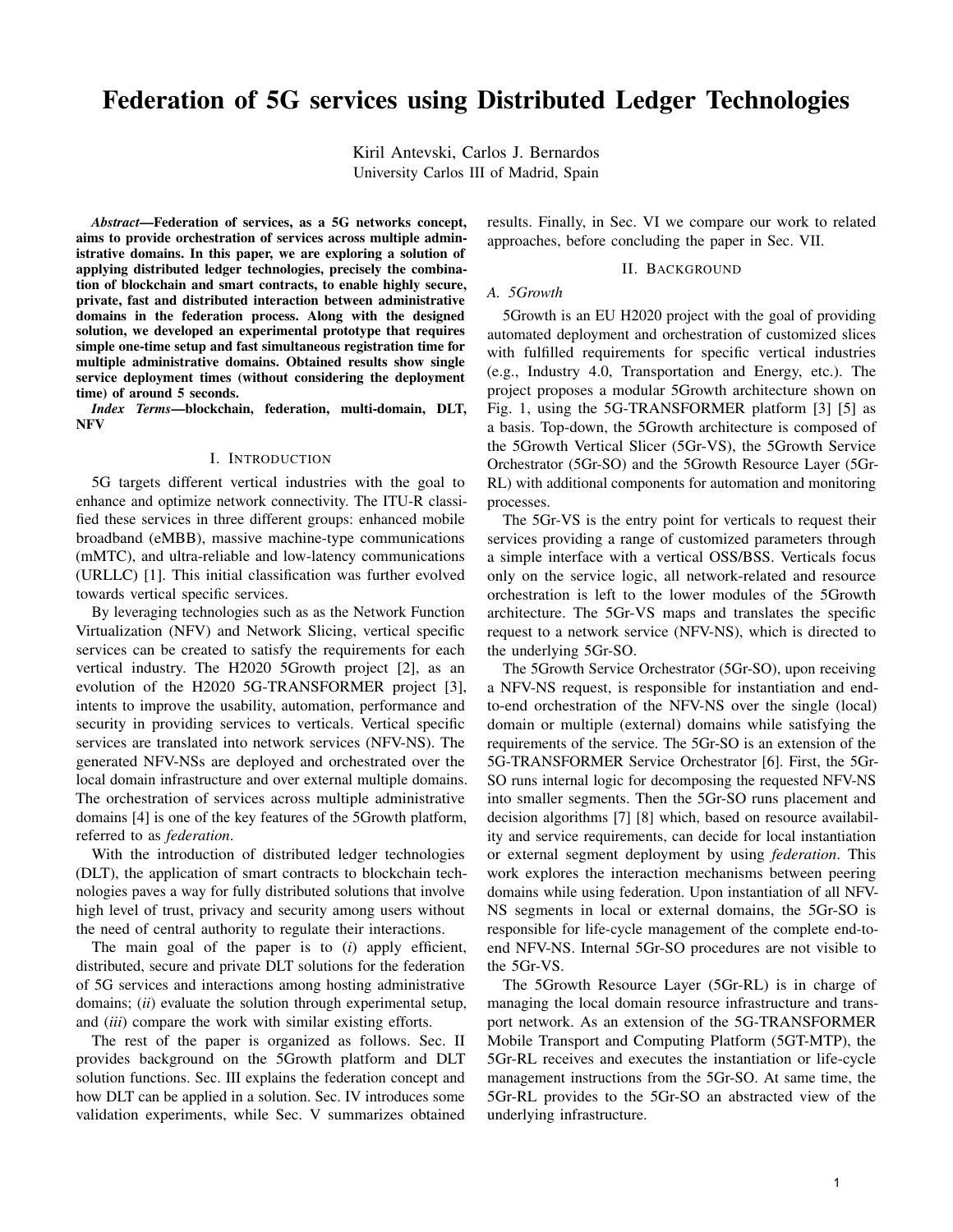

Fig. 1: 5Growth Architecture: Federation using Blockchain

## *B. Blockchain & Smart-contracts overview*

The *blockchain* technology originated as a driving mechanism for Bitcoin [9], providing a distributed and secure system that records every transaction between anonymous users (i.e., distributed ledger). In general, the blockchain technology provides users with distributed time-stamped blocks filled with transactions that can contain any data. Each new block points to the previous block. The block pointers create a chain of blocks in history, referred to as *blockchain*. The blocks are generated by nodes that are interconnected between each other and form a blockchain network. A node can be any (powerful enough) computing device.

Only a single block is created at a time. To maintain single block creation, the nodes run consensus mechanism that validates the addition of a block created by a node in the blockchain. In Bitcoin, the consensus mechanism is called Proof-of-Work (PoW), where a node *mines* a block and the rest of the nodes (miners) validate that the block can be added to the blockchain. The mining process is a continuous calculation of cryptographic hash function until matching target is found. The consensus mechanism plays a key role to enable and maintain distributed and secure way of adding blocks to the chain, without the need of 3rd-party centralized entity. More consensus mechanisms can be applied, such as Proof-of-Stake (PoS), Byzantine Fault Tolerance (BFT), and etc. [10] [11].

There are two types of blockchain networks: permissionless and permissioned. Permissionless blockachain networks are open and referred to as public blockchain networks. Participants are anonymous users that can send cryptographically signed transactions to any node and be included in the immutable blockchain, and publicly visible upon signature verification. Most popular persmissionless blockchain networks are Bitcoin, Ethereum [12] [13], etc. Permissioned blockchain networks are private networks where the participating nodes and the users are known to each other or belong to a central organization, group or etc. Most popular permissioned blockchains are Hyperledger [14] and Corda [15]

Ethereum as a near Turing-complete blockchain, adapts a concept of *Smart Contracts* introduced by Nick Szabo [16]. The smart contract is a set of binary code, similar to a computer application, that runs on top of blockchain. The code contains a set of pre-defined rules that are created by the smart contract creator. Once the smart contract is deployed on the blockchain, it is immutable and operates independently (from its creator) with its own blockchain address. Similar to applications, users send transactions to a smart contract address with an input data included. The smart contract executes itself (bytecode) to produce an output data, which can be permanently stored on the blockchain.

With the adoption of smart contracts, the application of the blockchain technology significantly expands in solving lots of general problems that require a middle-man in the process.

#### III. FEDERATION CONCEPT

## *A. Federation in 5Growth*

As described in Sec. II-A the 5Growth platform is able to deploy and orchestrate NFV-NS over multiple administrative domains (ADs) through the *federation* mechanism [6] [17]. The federation mechanism is used by a consumer domain to deploy network services or allocate of resources over an external provider domain, through a mutual pre-determined trust agreement. Depending on the state of the underlying infrastructure, current orchestration capabilities, specific service geo-footprint (i.e. specific location for service deployment) etc., one AD can decide to deploy part of the service in an external domain. The decision to trigger federation can be executed by the 5Gr-VS or the 5Gr-SO.

Federation requires all involved administrative domains to have mutual cooperation agreements. Typically, these agreements are signed on a business round tables. Upon agreement, the agreed parties trust each other and establish a peer-to-peer connection between themselves or define a trusted centralized entity to manage their interactions.

Federation interactions can be executed in a centralized, decentralized or distributed manner. A centralized solution means that all involved ADs have to establish mutual agreements and trust a centralized entity located in a neutral location. The centralized entity is administrated by the joint community of ADs and oversees the federation interaction, acting as neutral "middle-man". The positive point is that it is a highly trusty and scalable solution, however the drawback is that setting it up takes significant time, joint effort, continuous maintenance and it is a single-point of failure system. A decentralized solution is the most simple one, at the cost of the lowest scalability. An AD establishes peer-to-peer connectivity with each external AD. This implies each new connection is followed by business agreement and connectivity set-up (e.g., 50 connections would take at least 50 or more days). A distributed solution is a hybrid approach, more similar to the centralized solution, where the central entity is distributed in each AD. The joint set-up effort is approximately the same as in the centralized solution with same benefits and without having a single-point of failure.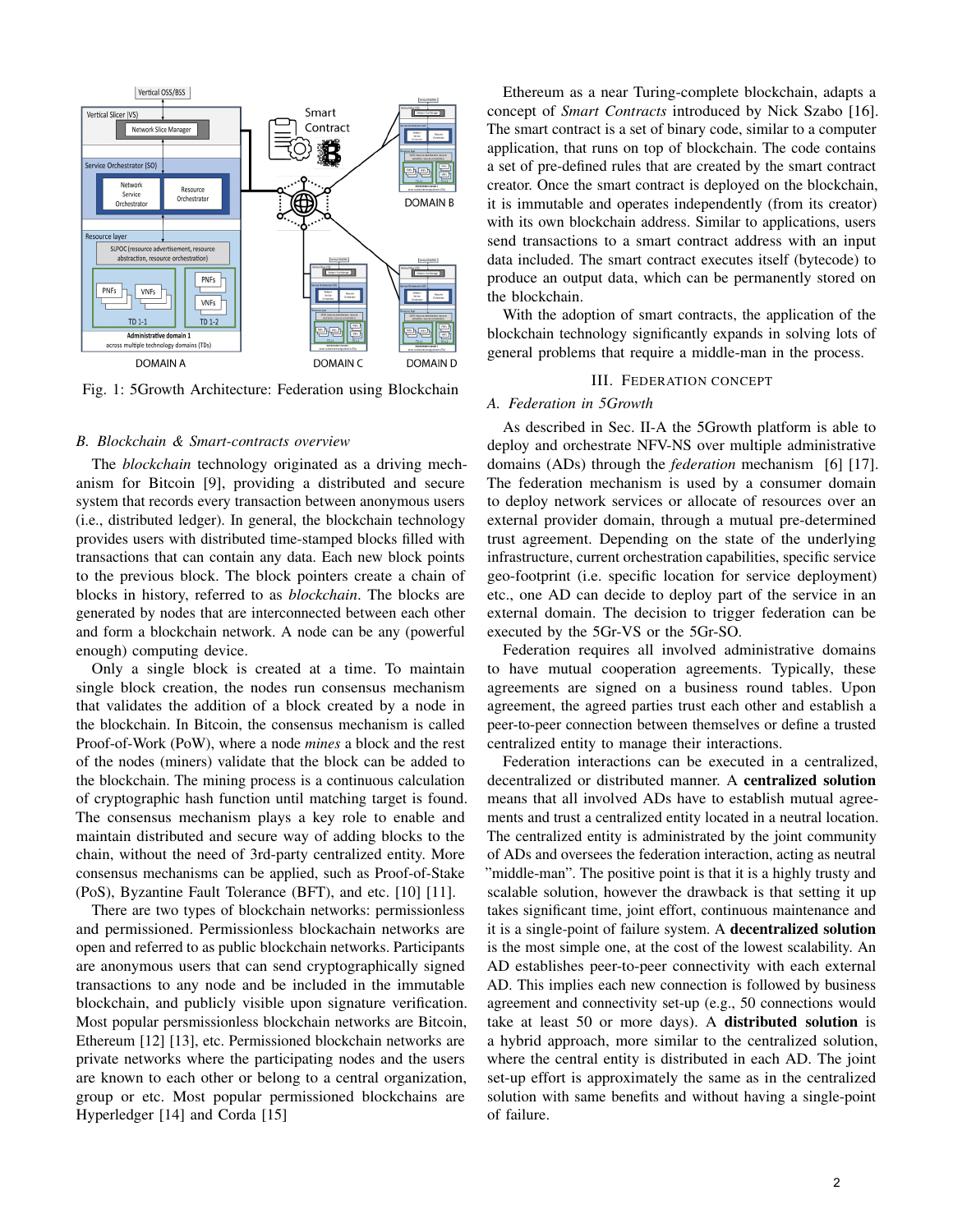For all of the previously defined interactions, federation has several procedures that are executed to successfully federate services or resources:

- Registration initial procedure through which the administrative domains establish their peer-to-peer interconnectivity or register to a central entity. The registration procedure characterizes the type of federation, which can be relatively open or strictly closed. As an open federation can be considered when external new domains can more easily register to the peer-to-peer or centralized interaction. Interaction between registered ADs in open federation requires high-level of security. The closed federation includes pre-defined participants with strict policies and rules, manually set and defined by the ADs. In this case, the trust level between participants is higher which requires lower security policies employed.
- Discovery in this procedure the participating ADs periodically broadcast or exchange among themselves information on their capabilities to provide services or (computing/networking) resources. Since the exchanged information is abstracted and more descriptive then precise (e.g., total number of CPUs, catalogue of NFV-NSs, etc.), each AD can create a global view of the available service or resources at the external ADs. The discovery procedure is constantly running and generating the updated view of externally available services/resources.
- **Announcement** this procedure is triggered by the 5Gr-VS or 5Gr-OS, once it has been decided the need to federate part of a service (or allocate resources) in an external peering domain. In that case, the AD acting as a consumer broadcasts an announcement offer to all potential provider ADs. The announcement conveys the requirements for a given service or set of resources. In the centralized case, the central entity is used as a proxy.
- Negotiation the potential provider ADs receive the announced offer, analyze if they can satisfy the requirements and send back a positive or negative answer. The positive answer includes the pricing of the service.
- Acceptance & deployment the consumer AD collects all positive answers and chooses a single provider domain. The selection process is entirely left to the consumer AD's internal policies and preferences. The consumer domain sends an acceptance reply to the chosen provider AD. The provider AD begins the deployment of the requested *federated* service.
- Usage & Charging once the provider AD deploys the federated service, notifies the consumer AD and sends all necessary information for the consumer AD to include the federated service as part of the end-to-end service deployment. From that on, the provider AD starts charging for the federated service during its life-cycle, until it is terminated.

Please note that the security/privacy and trust among the participating ADs is vital in all the aforementioned procedures. Actually, due to competitive reasons, any AD (e.g., mobile operators, cloud providers, etc.,) would not reveal much information regarding the underlying internal infrastructure or the full capabilities for service deployments.

# *B. Federation using DLT (Blockchain + Smart Contract)*

Establishing a centralized entity for maintaining the federation process can be costly and can run into several issues. Questions such as: *where would the central entity be placed?; who would govern it?; how to avoid the single-point of failure system?;* are relevant and the solution is leaning towards a peer-to-peer federation solution. In a peer-to-peer federation approach, the main impediments lie in realization of the business-level agreements, establishing and maintaining the inter-connection with a number of ADs. The dynamics of establishing federation would be more time consuming in the preparation period (e.g., number of business meetings, table sit-downs, negotiating agreements and establishing rules) than the actual usage and benefit from the federation.

The introduction of distributed ledger technologies (i.e., blockchain + smart contracts) opens an opportunity for a fast, secure, trusty and efficient setup of highly distributed and scalable federation solution. Our idea (shown on Fig. 1) is to use a permissioned blockchain where each of the administrative domains runs a single node as part of the permissioned blockchain network. A single generic Federation Smart Contract (SC) is installed to the blockchain to act as a distributed authority. The federation using blockchain provides high level of security and trust. Each AD running a single node is running the same instance of the Federation SC and each line of code is executed at the same time in all nodes involved in the permissioned blockchain network. This adds significant security and trust among the participants.

The design of the Federation SC is essential for guaranteeing privacy of sensitive information to each AD while overseeing the federation procedures that involve all ADs. Every new AD that joins the blockchain network would need to register to the Federation SC with its unique blockchain address for participation in the federation processes. The registration process includes administrative information of the AD itself and service footprint. This way the registration procedure explained in Sec. III-A is satisfied with highly scalable, fast and anonymous solution (shown in Sec. V).

Fig. 2 presents the interactions between the ADs with the Federation SC for a single service federation process. Once all ADs are registered, they can participate in the federation processes as consumers or providers. When a consumer AD creates an announcement or federation offer, it is sent to the Federation SC which records the offer as a new auction on the blockchain. Then, the Federation SC broadcasts the auction to all registered ADs. Note that the address of the consumer AD is hidden in the broadcast announcement. This is done to protect the AD's privacy, preventing the rest of the ADs to passively collect information. Thus, having in mind that all participating ADs would not have any incentive to fully reveal the federation capabilities, the discovery phase is omitted in the design. Instead, we are using a single-blinded reverse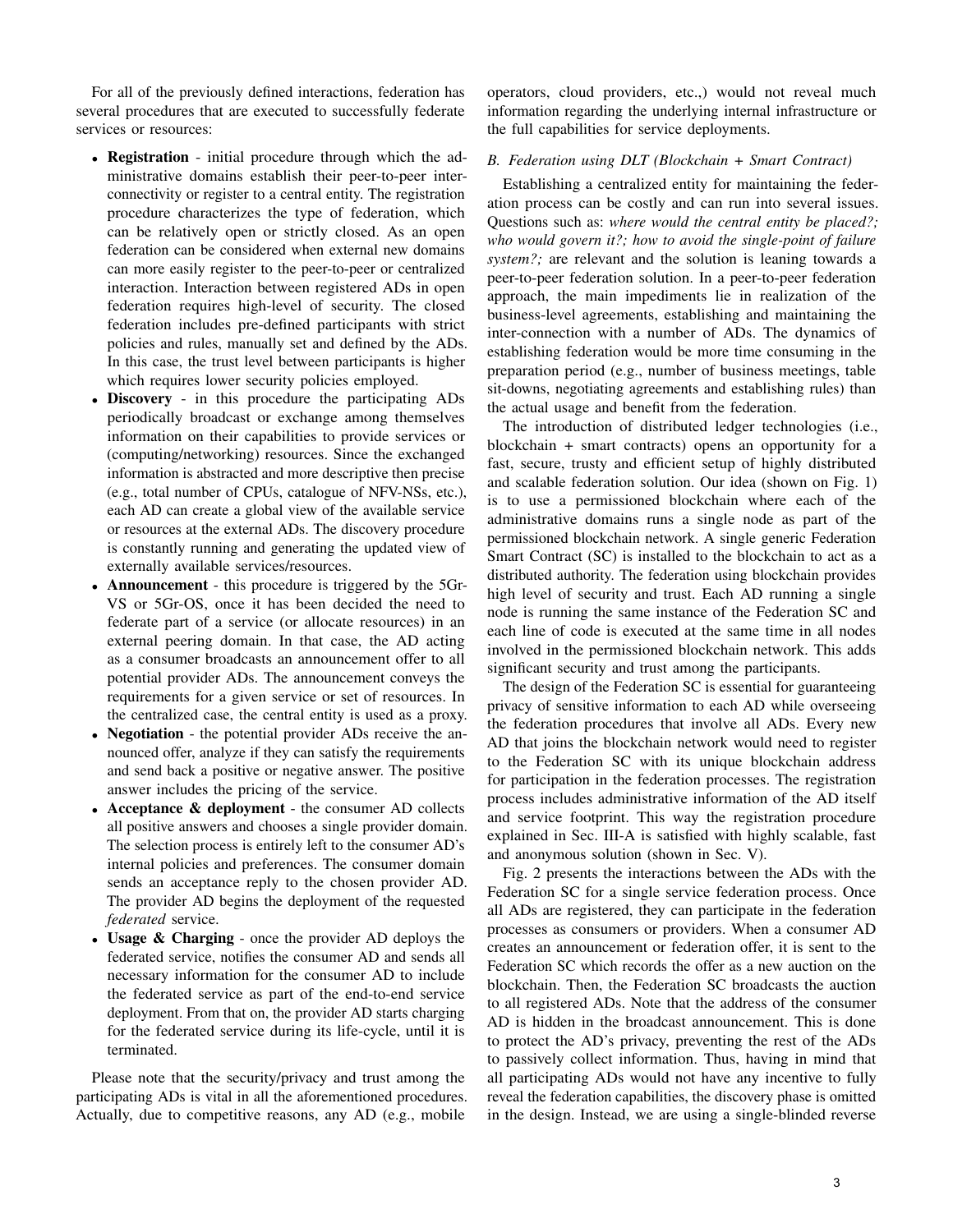

Fig. 2: Sequence message diagram for Federation Smart Contract and administrative domains during federation

auction [18], where a consumer AD anonymously creates an announcement offer and the rest of the potential provider ADs are bidding for it. Therefore, once the broadcast announcement is received, the potential providers analyze the requirements and place a bid offer to the Federation SC. Each received offer is mapped and recorded by the Federation SC.

Our viewpoint is that the Federation SC should be used as a tool, instead as an authority in the process. As a consequence, the bidding process can only closed only by the consumer AD. In this way the consumer AD has the full control and freedom to apply any selection policies (e.g., prioritize given providers, select the lowest price offer, etc.). Hence the consumer AD periodically polls the Federation SC and caches the bidding offers. Once the consumer AD selects a provider AD (e.g., selects the provider X), it closes the auction in the Federation SC. The selected provider X is recorded as winner by the Federation SC, which then sends a notification to the selected provider X and broadcasts notification to all ADs that the specific auction has finished. At this point the negotiation and acceptance phases are completed.

The consumer AD and the selected provider AD directly communicate and share information. The federated service is deployed and included in the end-to-end service by the consumer AD. The procedure of federated service deployment and inclusion to the end-to-end service is similar to the one explained in [19] and it is out of scope for this work.

Upon concluded deployment, the provider AD initiates charging for the federated service. The same permissioned blockchain network can be reused with applying micropayment channels [20] [21]. The micropayment channel applied on the blockchain can enable single non-bias charging record that is immutable for both the consumer AD and provider AD.

# IV. EXPERIMENTAL SCENARIO

To evaluate our solution, we developed an experimental system consisting of two machines: client and node. The node machine is an Ubuntu 16.04 with 8 GB RAM and Intel®Core™i5-4430 CPU @ 3.00GHz. The client machine is a Ubuntu 16.04 with 16 GB RAM and Intel®DualCore™i7- 7560 CPU @ 2.40GHz.

The client machine emulates from 2 to 100 administrative domains through a nodeJS/React [22] web server application. On the node machine there is an Ethereum private chain. We have developed the Federation SC using Solidity [23]. The node and the client machines run in a LAN network. The client machine is accessing the Ethereum network using the web3 library [24]. The Ethereum network is using the default Proof-of-Work (PoW) consensus protocol with default difficulty adaptation.

We executed four sets of experiments:

- 1) We measured the time it takes for the administrative domains to register to the Federation SC.
- 2) We measured the federation time for a single federation announcement offer illustrated in Fig. 2. The measured time is from the start of the experiment until the selected provider receives the notification to deploy a service. We repeated the experiment for set of [2, 5, 10, 20, 50, 100] bidding ADs, competing to win the reverse auction process i.e. in the first trial 2 bidding ADs (bidders) compete for the single service, while in the last trial 50 bidders are competing.
- 3) We repeated the 2nd experiment while creating two federation announcements in sequence. We measured the total time it takes to resolve the two federation announcements while using the set of [2, 5, 10, 20, 50] bidders.
- 4) To justify the results from the previous experiment and stress the system, we measured the total time it takes to resolve set of [2, 5, 10, 20, 30] announcement offers posted. We used constant number of 50 bidders for each trial.

The policy of the consumer AD choosing the bidder is based on taking the lowest offered price, after the last bidder arrives. As mentioned in Sec. III-B, the consumer AD polls the Federation SC to cache the bids. For example in the case of 50 bidders, there are fifty sequential reading operations to the Federation SC from the consumer AD. Next section presents some experimental results.

# V. RESULTS

Fig. 3 shows the results from the first experiment. From the given results, it is clear that the registration time for multiple AD registering at the same time can range from  $\sim 0.6$  seconds up to  $\sim$  3.8 seconds. In reality, the extreme case of 100 ADs registering at the same time is quite uncommon, however it illustrates that even in such a stressed scenario, the setup time takes less than 4 seconds.

Fig. 4 presents the results from the second experiment, showing that a single service federation can be performed within 5 seconds. It also shows that the number of bidders have low impact on the time consumption. For example, the case of 10 bidders performs more than a second better than the cases of 2 or 100 bidders. Mainly this is due to the time tradeoff between mining a transaction (i.e. included in Ethereum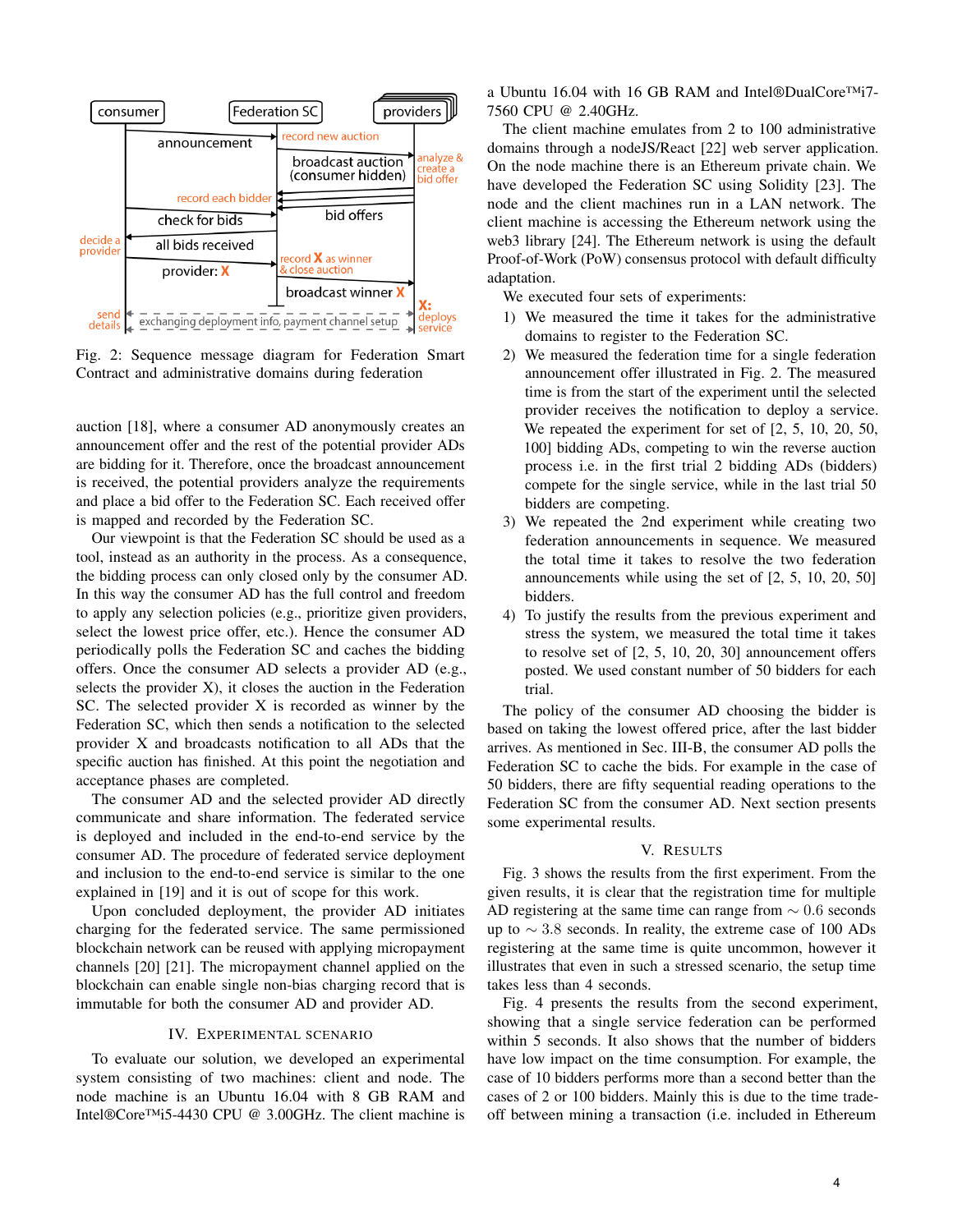

Fig. 3: Registration time for multiple operators registering at the same time instance  $(t = 0)$ 



Fig. 4: Federation events for single announcement with multiple bidders

block), the reading operations (i.e. API calls to read from blocks) and client machine processing. Note that the miner process by default has more incentive in mining faster a block with higher number of transactions (due to higher reward). Thus, the mining time for 2 or 100 transactions can be the same. In the higher bidders case, the time is mostly consumed by the reading operations and client machine processing. This is observed in the next experiments.

The results of the third experiment (Fig. 5) show the federation time of two sequentially announced offers. The shown graph represents the dependency of the reading operations, client machine processing and sequential order. Starting from 2 bidders per federation announcement the total completion time linearly increases, with maximum  $\sim$  11 seconds for 50 bidders per each federation announcement.

If we look at how the federation time increases with an increase of the federation offers, obtained results (Fig. 6) show



Fig. 5: Federation events for two announcements with multiple bidders



Fig. 6: Federation time for multiple offers with 50 bidders

that there is a monotonic increase of the total federation time as the number of announced offers increases. The system manages to handle 30 sequentially announced offers with 50 bidders per announcement within total of ∼ 90 seconds. The monotonic increase of the federation time is due to sequential announcements, the linear increase of reading operations and client side processing, while the mining time is constant.

## VI. RELATED WORKS

The work in [25] presents similar a approach for orchestrating services in a multi-domain scenario. The work answers the question raised by the work in [26]. Differently from our work, [25] focuses on showcasing only the instantiation of multiple services over multiple domains, while leaving out rest of the federation procedures. Therefore it does not provide experimental results regarding the discovery, announcement, negotiation and acceptance phases.